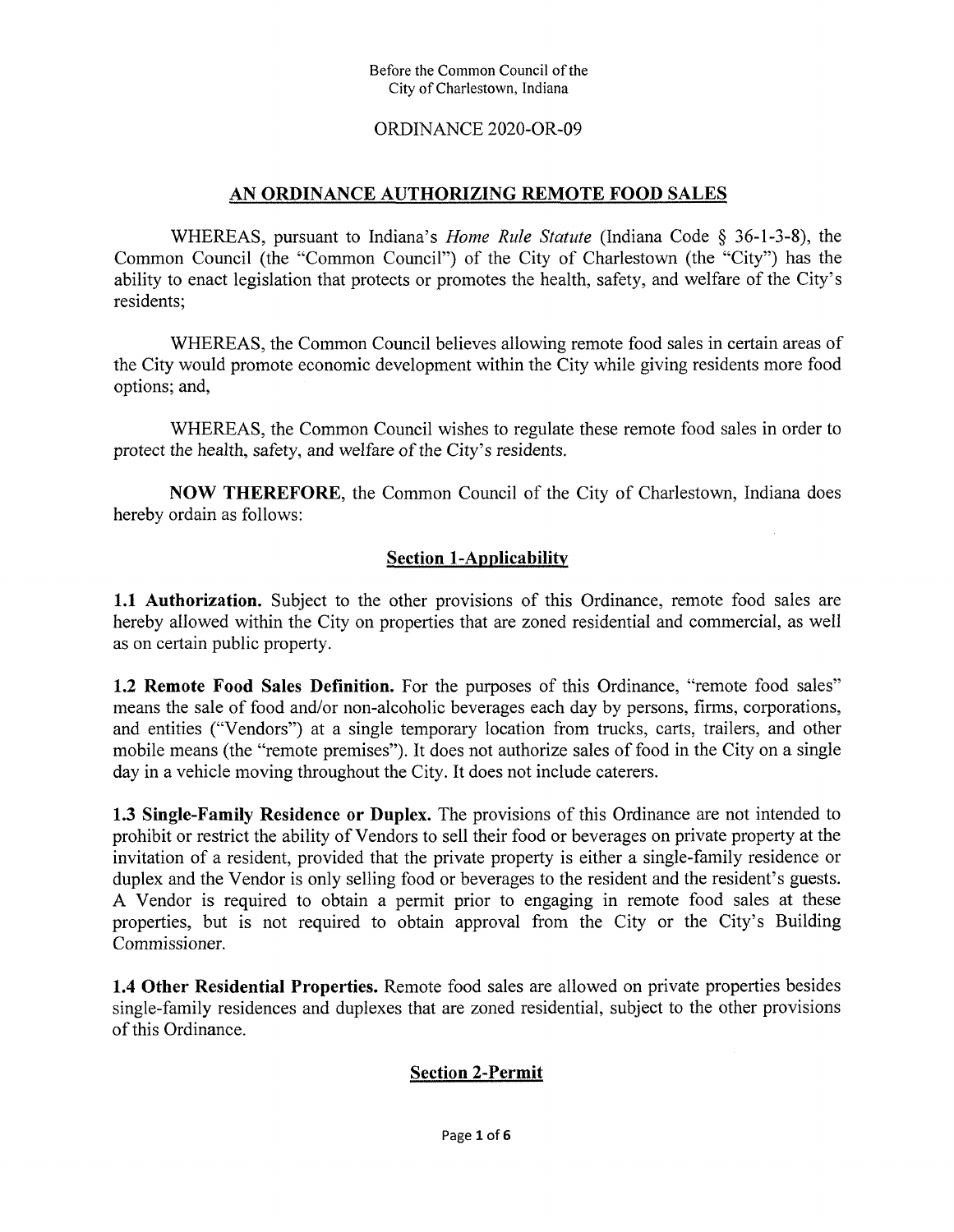**2.1 Annual Permit.** In order to engage in remote food sales within the City, a Vendor must first obtain and maintain a permit from the Office of the City Building Commissioner. The cost of a permit is one himdred dollars (\$100.00) for the Vendor's first vehicle and fifty dollars (\$50.00) for each subsequent vehicle used by the Vendor for remote food sales. This annual permit expires on December 31 of the year in which it is issued.

2.2 **Application Form.** Within one (1) month of the passage of this Ordinance the City's Building Commissioner or his/her designee (the "Building Commissioner") shall develop an application Vendors shall use to apply for the annual permit. Such applications shall be approved, provided the application is completed correctly, and the application fee is paid.

2.3 **Application Process.** Applications for an annual permit shall be turned in to the Building Commissioner. The Building Commissioner shall determine whether an application has been properly completed within seven (7) days of the application being turned in and any required criminal background checks coming back, whichever occurs later. An application is not considered complete unless all required fields in the application are completely filled out and signed, the permit fee has been paid, the consent to criminal background check form is completely filled out and signed, and proof of liability insurance is attached to the application.

**2.4 Display of Permit.** The original or a copy of the annual permit shall be displayed by a Vendor in a conspicuous place on the Vendor's equipment, in plain view of the public, at all times while open to the public.

**2.5 Non-Transferability of Permits.** Annual permits are non-transferable. It is unlawful to transfer, assign, sell, or loan such permit for the use of any other Vendor to enable such Vendor to engage in remote food sales without a proper permit from the City.

# **Section 3-Criteria for Remote Food Sales Permit**

**3.1 Health Department.** In order to receive a remote food sales permit, a Vendor must provide proof to the Building Commissioner that the Vendor has obtained any required permits from the *Indiana State Department ofHealth* and the *Clark County Health Department.*

**3.2 Liability Insurance.** The Vendor shall provide proof that it has obtained commercial general liability insurance in an amount not less than one hundred thousand dollars (\$100,000.00) by an insurance company licensed to do business in the State of Indiana. Said insurance shall provide liability coverage for the Vendor against all claims that have a reasonable likelihood of occurrence for property damage, food-borne illness, personal injury, or death arising from the operation of the remote food sales operation. Proof of the Vendor's liability insurance shall be submitted to the Building Commissioner at the time the Vendor applies for an annual permit.

**3.3 Criminal Background Check.** All employees or representatives of the Vendor who work in the City must first undergo a criminal background check prior to working at the remote premises. Said employees or representatives may not begin working at remote food sales locations operated by a Vendor in the City until the criminal background check is completed and the results are submitted to the Building Commissioner. The cost of conducting a criminal background check is at the Vendor or employee's expense and is not included in the annual permit fee.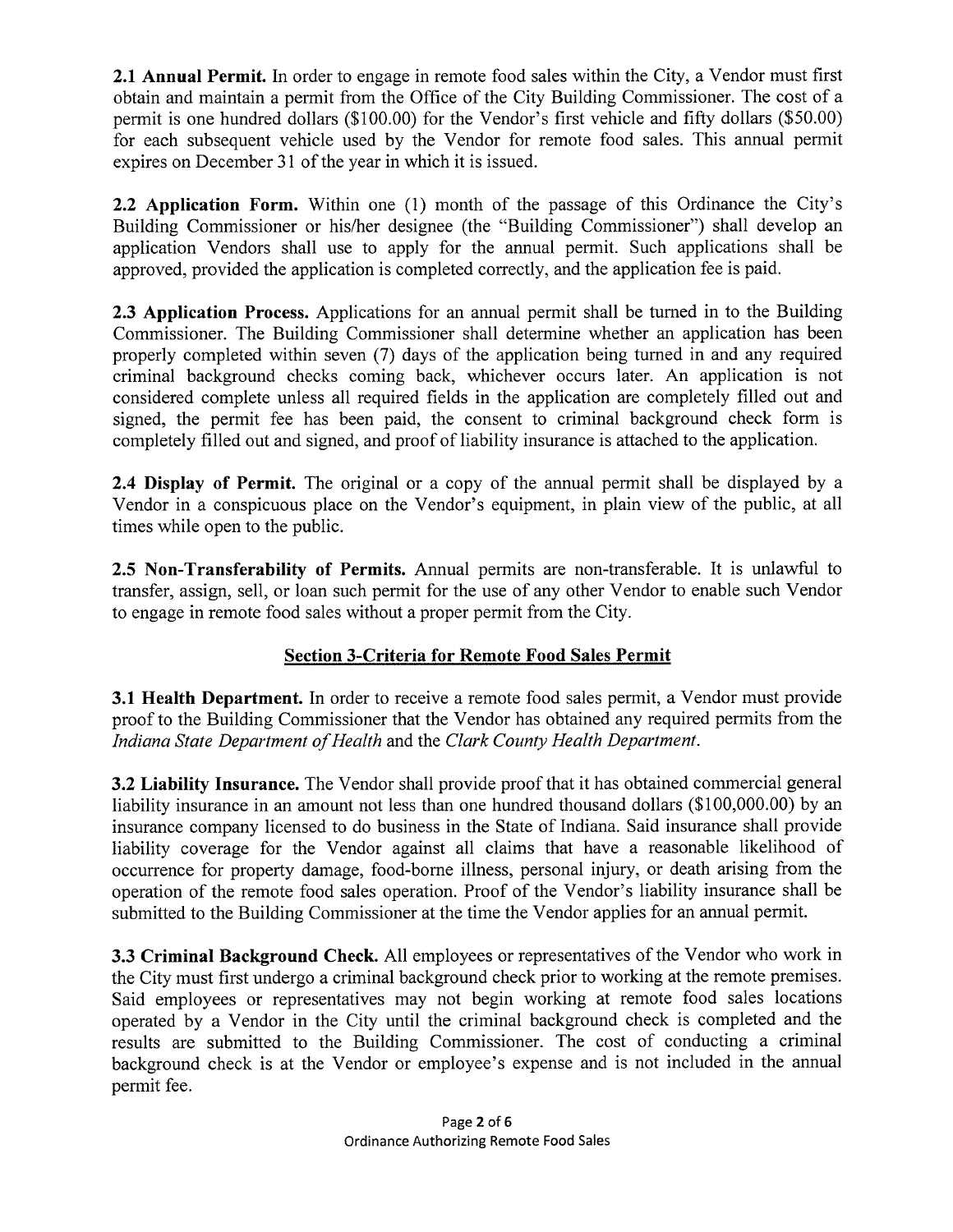3.4 **Sex Offenders and Convicted Felons.** No person convicted of any felony or who has ever been required to register on any state's sex offender registry may work at a remote food sales location authorized by this Ordinance.

3.5 **Proof of Identification.** Upon request by any Law Enforcement Officer or City official, employees or representatives of any Vendor working at the remote premises must provide proof oftheir identification.

## **Section 4-Remote Food Sales on Public Property**

4.1 Public Property Definition. For purposes of this Ordinance, "public property" includes any real estate owned or leased by the City, including but not limited to streets, alleyways, sidewalks, walking trails, public parking lots, schools, the City Square, City Hall, and public parks.

**4.2 Approval of Building Commissioner.** A Vendor shall obtain the approval of the Building Commissioner no sooner than sixty (60) days and no later than two (2) business days prior to engaging in remote food sales on or at public property. Such approval may only be granted if the Vendor holds a current annual permit with the City. A Vendor may seek approval from the Building Commissioner to engage in remote food sales for multiple days and at multiple public property locations within the City. However, no one Vendor shall be allowed to monopolize any particular location.

4.3 **Public Property Request Form.** The Building Commissioner is hereby authorized to develop an application form for Vendors to request engaging in remote food sales on public property locations.

4.4 **Maximum Number of Vendors.** The Building Commissioner has the authority to establish, in writing, the number of Vendors that may engage in remote food sales at a publicly owned property venue on any given day, provided that said minimum number must be at least one (1) Vendor per venue location. The Building Commissioner may deny public property requests by Vendors if said maximum number is exceeded. If the Building Commissioner establishes a maximum number of Vendors for a public property venue, the Building Commissioner shall provide those written determinations to the Common Council and to the general public upon request.

**4.5 Sales on Public Streets.** A Vendor that has been approved to engage in remote food sales on a public street shall serve any food and beverages to the public on the side of the remote premises facing the sidewalk or grass. At no time shall a Vendor sell their food and beverages to the public on the side of the remote premises facing a thoroughfare for vehicles, unless the thoroughfare is closed.

**4.6 Sales at Public Parks.** If a Vendor is authorized to engage in sales at a public park on a certain day and fails to show up for a good reason other than inclement weather or serious illness, the Vendor's annual permit may be revoked at the Building Commissioner's discretion. A Vendor may only engage in remote food sales at a public park while the park is open to the public.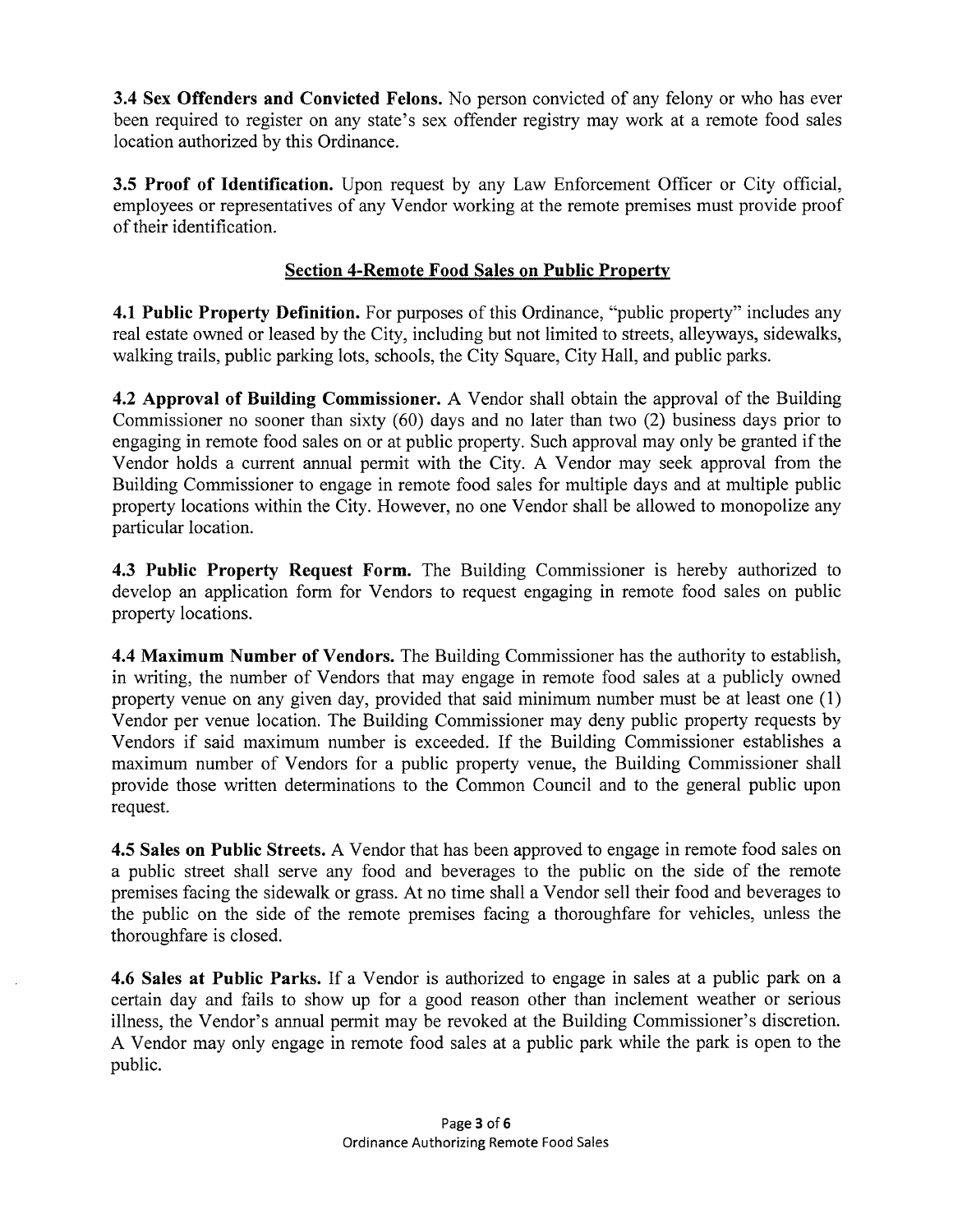**4.7 Hours of Operation.** No remote food sales on properties owned by the City may occur before 8 AM or after 9 PM. Remote food sales on commercial or residential properties may occur at other times as well.

4.8 **Overnight Parking.** A Vendor shall not park or store their vehicle overnight on public property without written approval of the City of Charlestown Board of Public Works and Safety ("BPW"). This provision applies even if the Vendor is scheduled to engage in remote food sales on that public property venue on the next day.

### **Section 5-Enforcement and Penalties**

**5.1 Revocation or Suspension of Annual Permit.** The Building Commissioner may suspend or revoke a Vendor's annual permit for the following causes:

a) Providing false information or making material misrepresentations in connection with the permit application;

b) Violating any provision of this Ordinance, or allowing any other representative of the Vendor to violate any provision of this Ordinance;

c) Ceasing to maintain liability insurance for the remote food sales operation, as required by Section 3.2 of this Ordinance.

**5.2 Notice of Revocation or Suspension.** Prior to any revocation or suspension of a Vendor's permit, the Vendor must be notified, in writing, of the reason for and duration of the revocation or suspension. Any official decision on revocation or suspension shall be served in writing to the permit holder per §6.1 below.

**5.3 Fines.** In addition to having a permit suspended or revoked, any person, firm, corporation, or other entity that violates any provision of this Ordinance may be fined. The minimum fine for a violation is fifty dollars (\$50) and the maximum fine for each violation is fifteen hundred dollars  $($1,500)$ . Failure to comply with any provision of this Ordinance constitutes a separate offense. Every day any violation continues is also considered a separate offense.

**5.4 Appeal of Fines and Enforcement Actions.** Any person or entity subject to fines or other enforcement actions taken under this Ordinance (an "Aggrieved Party") may appeal any sanction imposed, determination, or action to the BPW, the "hearing authority" for the purposes of this Ordinance. The procedures and grounds for appealing fines or enforcement actions under this Ordinance to the BPW are also set forth in Ordinance 2018-OR-24.

#### **Section 6-Miscelienaeous Provisions**

**6.1 Notice.** Notices under this Ordinance shall be deemed properly served if a copy is either:

a) Delivered personally to the permit holder or a representative working for the Vendor at a remote food location operated by the Vendor;

b) Sent by certified or first-class mail addressed to the last known address of the permit holder's designated representative; or,

c) Sent by certified or first-class mail addressed to the address that the permit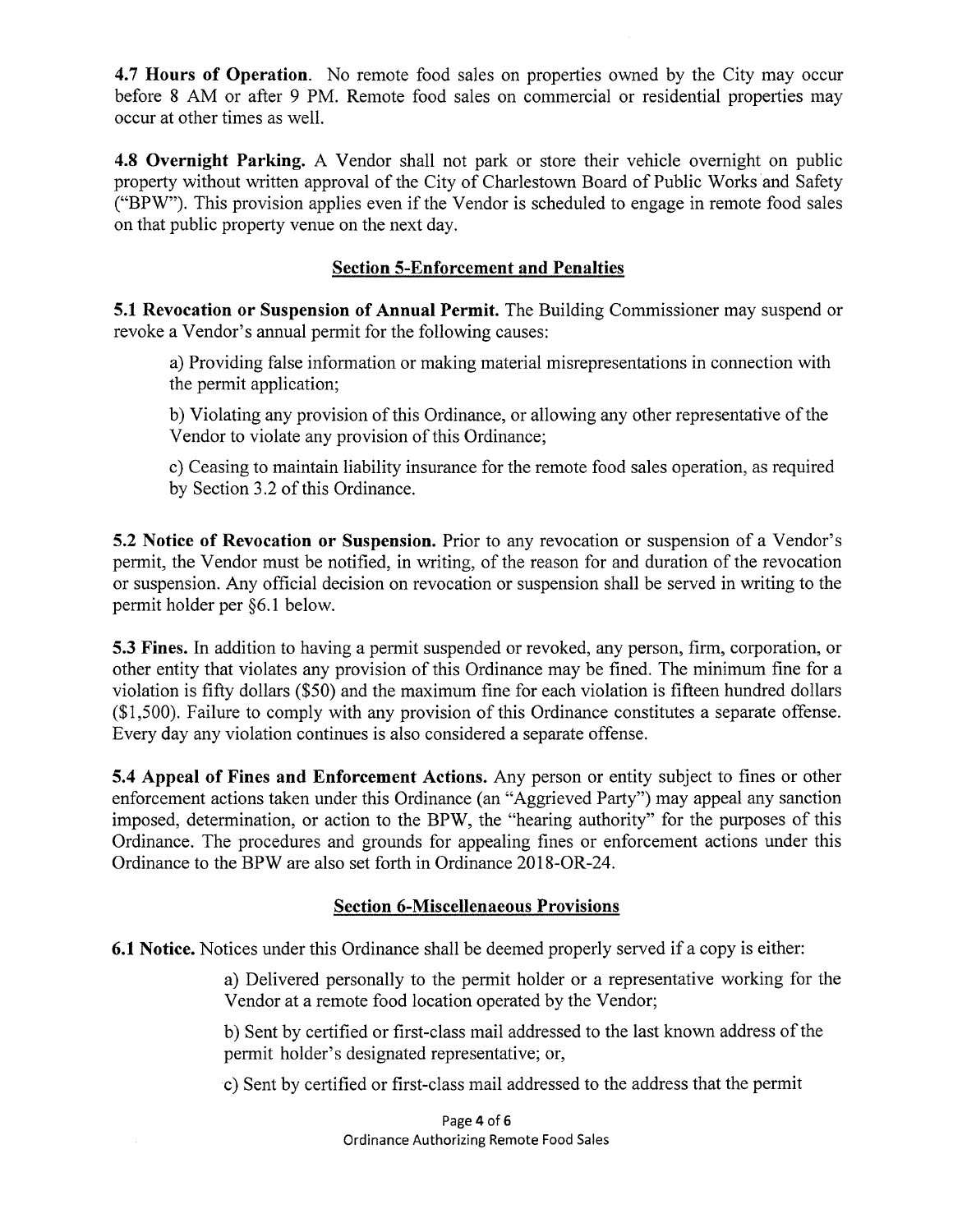holder provided in its most recent annual permit application.

6.2 **Effective Date.** This Ordinance shall become effective immediately after its passage, approval, and any publication required by law.

**6.3 Conflict of Laws.** Whenever any existing City ordinance conflicts with the provisions ofthis Ordinance, the provisions of this Ordinance shall control and supersede the provisions of other ordinances.

**6.4. Severability.** Each section of this Ordinance is adopted separately. If any section, clause, sentence, or phrase of this Ordinance is held to be invalid or unconstitutional by any court of competent jurisdiction, then said holding shall in no way affect the validity of the remaining portions of this Ordinance. The remaining portions of this Ordinance shall remain in full force and effect.

|  |  |  |  | ALL OF WHICH IS ORDAINED BY THE COMMON COUNCIL OF THE CITY OF CHARLESTOWN ON THIS $\frac{2}{2}$ DAY OF $\frac{2}{2}$ DAY OF 2020. |  |  |  |  |  |  |  |  |  |
|--|--|--|--|-----------------------------------------------------------------------------------------------------------------------------------|--|--|--|--|--|--|--|--|--|
|  |  |  |  |                                                                                                                                   |  |  |  |  |  |  |  |  |  |
|  |  |  |  |                                                                                                                                   |  |  |  |  |  |  |  |  |  |

**Voted In Favor Voted Against** Brian Hest

Bo Ber

Ruth Jackson

**B.J.** Steele

سيتبية

Brian Hester

Bo Bertram

Ruthie Jackson

B.J. Steele

J.T. Cox

The foregoing Ordinance was presented to the Mayor of the City of Charlestown, Indiana on this

day of  $\mathcal{U}/\mathcal{U}$ . 2020 at  $\mathcal{U}$ . 30 o'clock  $\mathcal{D}$ .M. Donna Coomer, Clerk

**Page 5 of 6 Ordinance Authorizing Remote Food Sales**